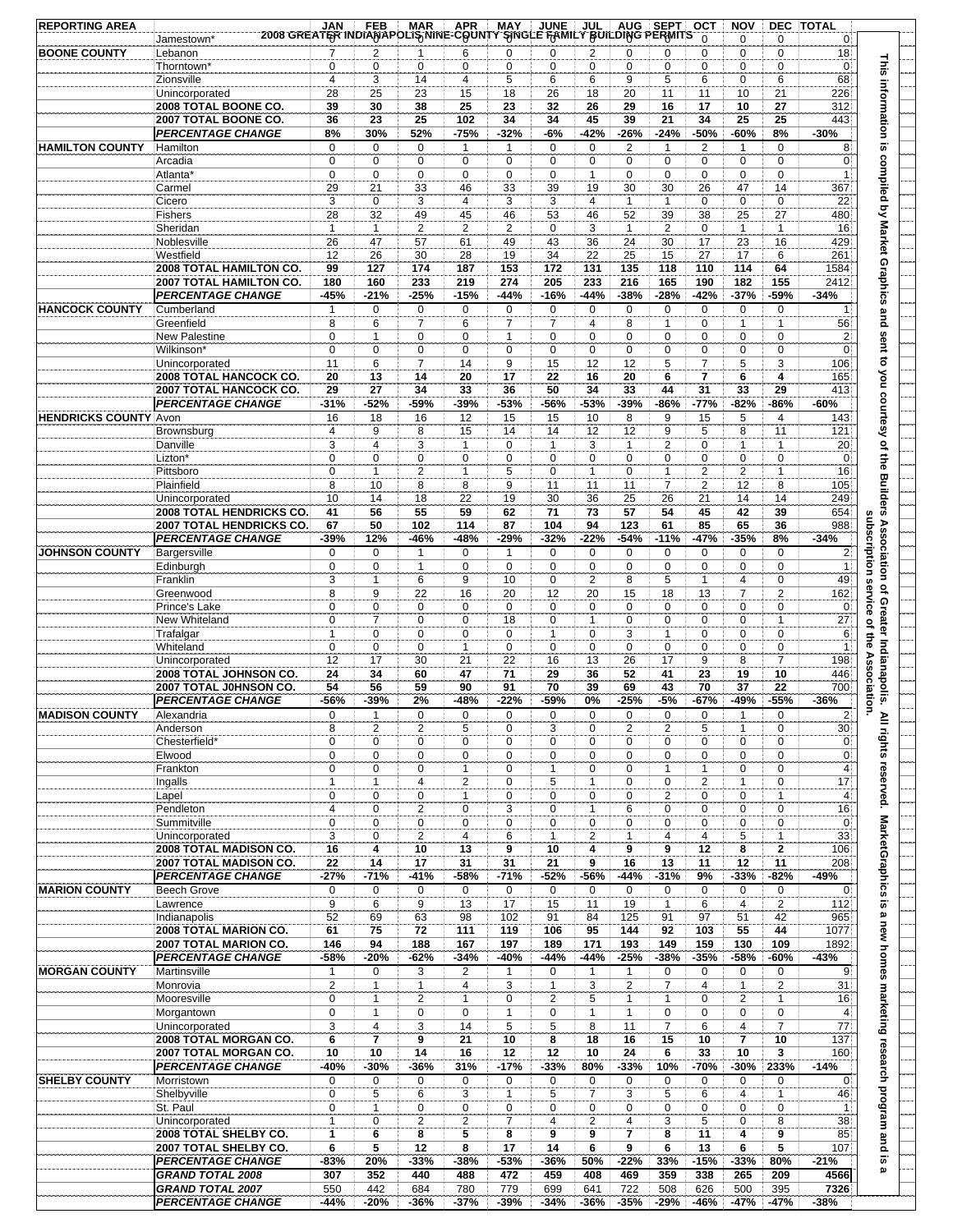| 2008 GREATER INDIANAPOLIS NINE-COUNTY SINGLE FAMILY BUILDING PERMITS |  |  |  |  |  |  |  |
|----------------------------------------------------------------------|--|--|--|--|--|--|--|
|                                                                      |  |  |  |  |  |  |  |
|                                                                      |  |  |  |  |  |  |  |
|                                                                      |  |  |  |  |  |  |  |
|                                                                      |  |  |  |  |  |  |  |
|                                                                      |  |  |  |  |  |  |  |
|                                                                      |  |  |  |  |  |  |  |
|                                                                      |  |  |  |  |  |  |  |
|                                                                      |  |  |  |  |  |  |  |
|                                                                      |  |  |  |  |  |  |  |
|                                                                      |  |  |  |  |  |  |  |
|                                                                      |  |  |  |  |  |  |  |
|                                                                      |  |  |  |  |  |  |  |
|                                                                      |  |  |  |  |  |  |  |
|                                                                      |  |  |  |  |  |  |  |
|                                                                      |  |  |  |  |  |  |  |
|                                                                      |  |  |  |  |  |  |  |
|                                                                      |  |  |  |  |  |  |  |
|                                                                      |  |  |  |  |  |  |  |
|                                                                      |  |  |  |  |  |  |  |
|                                                                      |  |  |  |  |  |  |  |
|                                                                      |  |  |  |  |  |  |  |
|                                                                      |  |  |  |  |  |  |  |
|                                                                      |  |  |  |  |  |  |  |
|                                                                      |  |  |  |  |  |  |  |
|                                                                      |  |  |  |  |  |  |  |
|                                                                      |  |  |  |  |  |  |  |
|                                                                      |  |  |  |  |  |  |  |
|                                                                      |  |  |  |  |  |  |  |
|                                                                      |  |  |  |  |  |  |  |
|                                                                      |  |  |  |  |  |  |  |
|                                                                      |  |  |  |  |  |  |  |
|                                                                      |  |  |  |  |  |  |  |
|                                                                      |  |  |  |  |  |  |  |
|                                                                      |  |  |  |  |  |  |  |
|                                                                      |  |  |  |  |  |  |  |
|                                                                      |  |  |  |  |  |  |  |
|                                                                      |  |  |  |  |  |  |  |
|                                                                      |  |  |  |  |  |  |  |
|                                                                      |  |  |  |  |  |  |  |
|                                                                      |  |  |  |  |  |  |  |
|                                                                      |  |  |  |  |  |  |  |
|                                                                      |  |  |  |  |  |  |  |
|                                                                      |  |  |  |  |  |  |  |
|                                                                      |  |  |  |  |  |  |  |
|                                                                      |  |  |  |  |  |  |  |
|                                                                      |  |  |  |  |  |  |  |
|                                                                      |  |  |  |  |  |  |  |
|                                                                      |  |  |  |  |  |  |  |
|                                                                      |  |  |  |  |  |  |  |
|                                                                      |  |  |  |  |  |  |  |
|                                                                      |  |  |  |  |  |  |  |
|                                                                      |  |  |  |  |  |  |  |
|                                                                      |  |  |  |  |  |  |  |
|                                                                      |  |  |  |  |  |  |  |
|                                                                      |  |  |  |  |  |  |  |
|                                                                      |  |  |  |  |  |  |  |
|                                                                      |  |  |  |  |  |  |  |
|                                                                      |  |  |  |  |  |  |  |
|                                                                      |  |  |  |  |  |  |  |
|                                                                      |  |  |  |  |  |  |  |
|                                                                      |  |  |  |  |  |  |  |
|                                                                      |  |  |  |  |  |  |  |
|                                                                      |  |  |  |  |  |  |  |
|                                                                      |  |  |  |  |  |  |  |
|                                                                      |  |  |  |  |  |  |  |
|                                                                      |  |  |  |  |  |  |  |
|                                                                      |  |  |  |  |  |  |  |
|                                                                      |  |  |  |  |  |  |  |